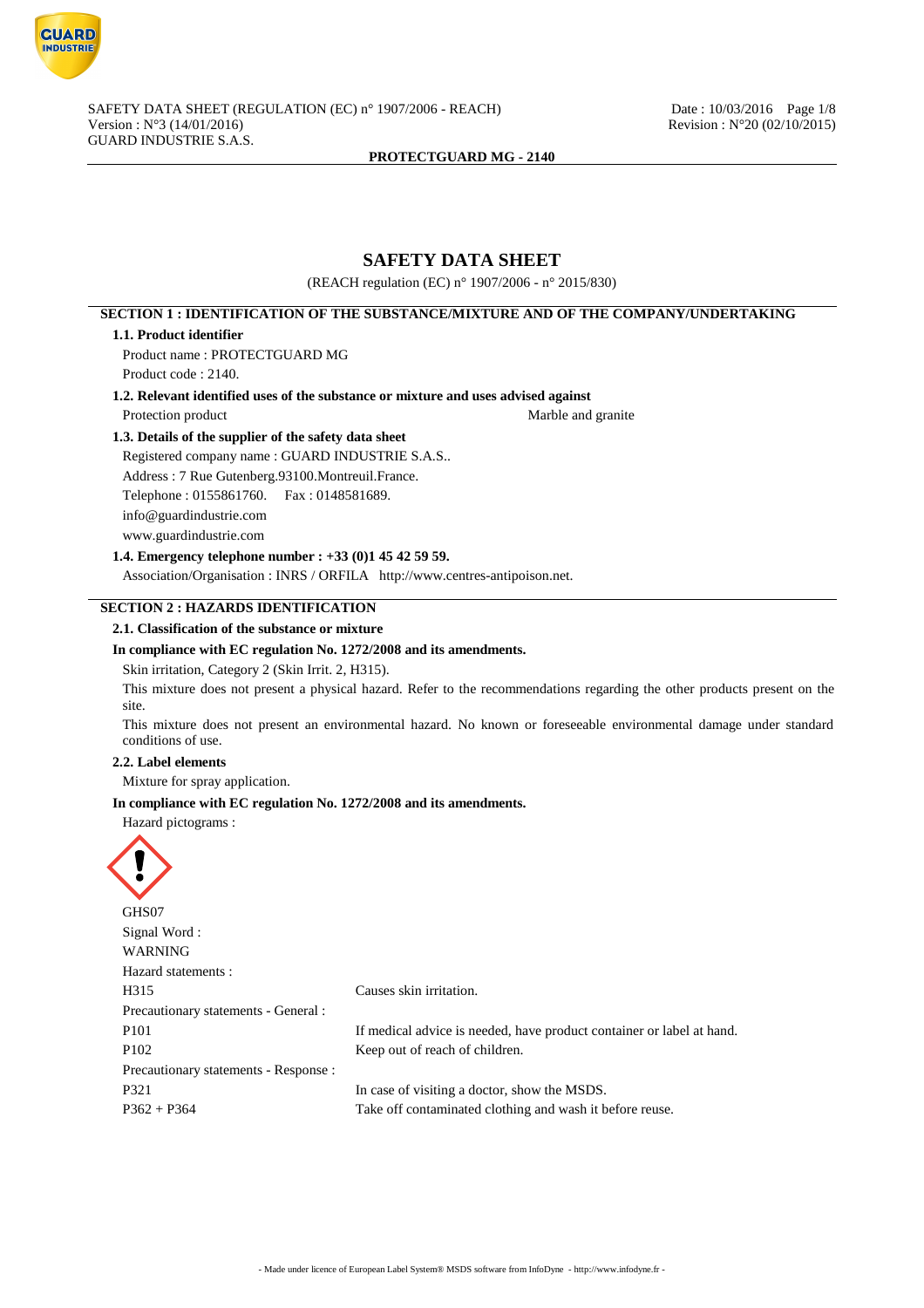

## **2.3. Other hazards**

The mixture does not contain substances classified as 'Substances of Very High Concern' (SVHC)  $>= 0.1\%$  published by the European CHemicals Agency (ECHA) under article 57 of REACH: http://echa.europa.eu/fr/candidate-list-table The mixture satisfies neither the PBT nor the vPvB criteria for mixtures in accordance with annexe XIII of the REACH regulations EC 1907/2006.

## **SECTION 3 : COMPOSITION/INFORMATION ON INGREDIENTS**

## **3.2. Mixtures**

| Composition :                  |                     |      |                     |
|--------------------------------|---------------------|------|---------------------|
| Identification                 | (EC) 1272/2008      | Note | $\%$                |
| INDEX: GI00079                 | GHS07               |      | $50 \le x \% < 100$ |
| $ CAS: 17980-47-1$             | Wng                 |      |                     |
| EC: 402-810-3                  | Skin Irrit. 2, H315 |      |                     |
|                                |                     |      |                     |
| <b>TRIETHOXYISOBUTYLSILANE</b> |                     |      |                     |
| INDEX: 649-422-00-2            | GHS08               |      | $2.5 \le x \% < 10$ |
| $ CAS: 64742-47-8$             | Dgr                 |      |                     |
| EC: 265-149-8                  | Asp. Tox. 1, H304   |      |                     |
|                                |                     |      |                     |
| DISTILLATES (PETROLEUM),       |                     |      |                     |
| HYDROTREATED LIGHT             |                     |      |                     |
|                                |                     |      |                     |

## **SECTION 4 : FIRST AID MEASURES**

As a general rule, in case of doubt or if symptoms persist, always call a doctor.

NEVER induce swallowing by an unconscious person.

## **4.1. Description of first aid measures**

## **In the event of exposure by inhalation :**

Seek immediately for medical attention.

Move victims into fresh air.

Do not give nothing by mouth.

#### **In the event of splashes or contact with eyes :**

Wash thoroughly with fresh, clean water for 15 minutes holding the eyelids open.

## **In the event of splashes or contact with skin :**

Remove contaminated clothing and wash the skin thoroughly with soap and water or a recognised cleaner.

Watch out for any remaining product between skin and clothing, watches, shoes, etc.

If the contaminated area is widespread and/or there is damage to the skin, a doctor must be consulted or the patient transferred to hospital.

#### **In the event of swallowing :**

Do not give the patient anything orally.

In the event of swallowing, if the quantity is small (no more than one mouthful), rinse the mouth with water and consult a doctor.

Keep the person exposed at rest. Do not force vomiting.

Seek medical attention immediately, showing the label.

If swallowed accidentally, call a doctor to ascertain whether observation and hospital care will be necessary. Show the label.

## **4.2. Most important symptoms and effects, both acute and delayed**

Contact with skin : repeated exposure can cause skin drying and cracks.

Inhalation can cause sleepiness and dizziness.

Eye splashes can cause eye irritations and damages.

Ingestion : can damage lungs (inflammation and pulmonary edema)

#### **4.3. Indication of any immediate medical attention and special treatment needed**

If necessary, therapy against irritation.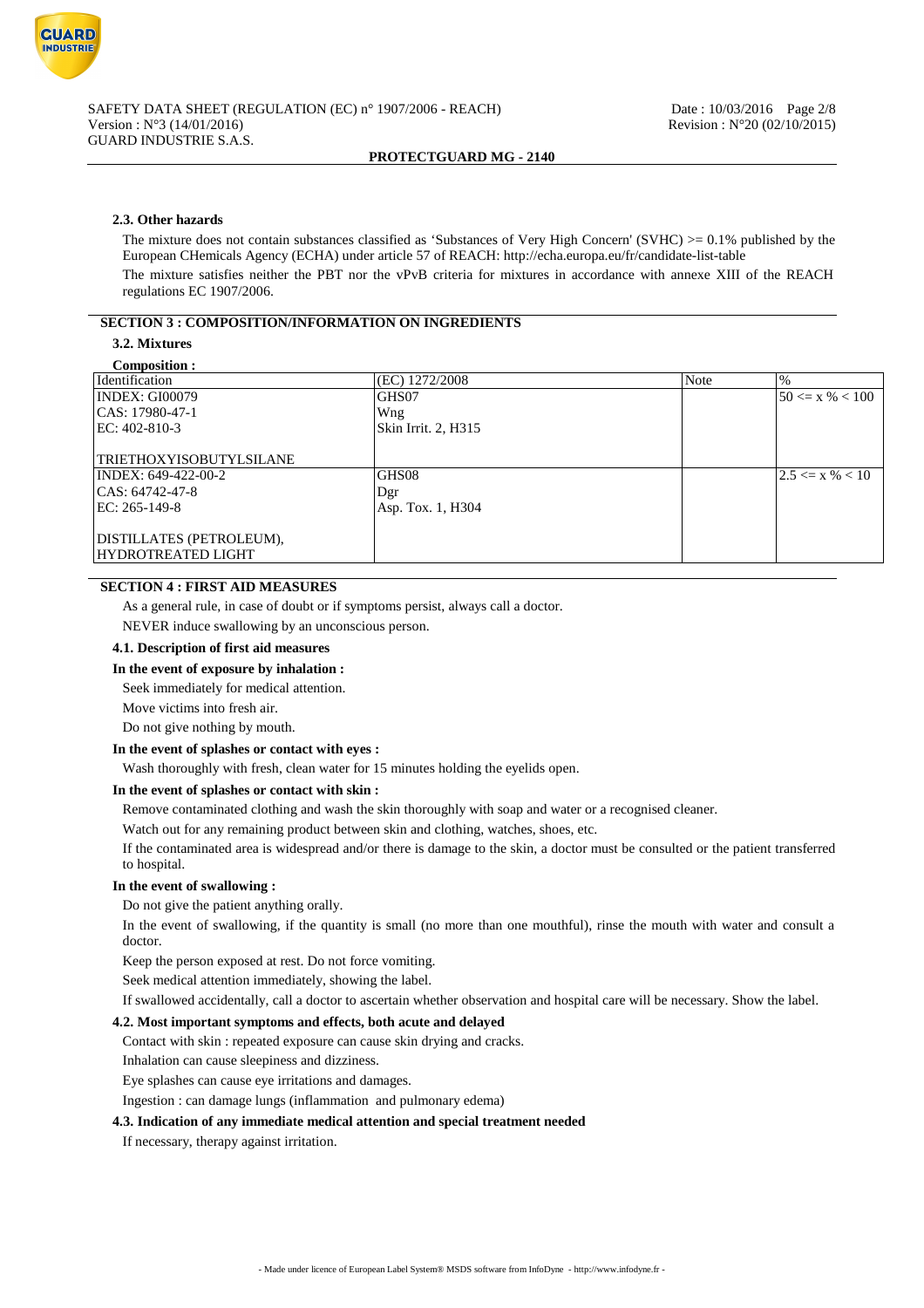

# **SECTION 5 : FIREFIGHTING MEASURES**

## Non-flammable.

## **5.1. Extinguishing media**

**Suitable methods of extinction**

## In the event of a fire, use :

- sprayed water or water mist
- foam
- multipurpose ABC powder
- BC powder
- carbon dioxide (CO2)
- Alcohol resistant foam
- Dry powder

## **Unsuitable methods of extinction**

In the event of a fire, do not use :

- water jet

## **5.2. Special hazards arising from the substance or mixture**

A fire will often produce a thick black smoke. Exposure to decomposition products may be hazardous to health. Do not breathe in smoke.

In the event of a fire, the following may be formed :

- carbon monoxide (CO)

- carbon dioxide (CO2)

## **5.3. Advice for firefighters**

Water used to extinguish fire should not enter drainage systems, soils, stretches of water.

Eensure there are sufficient retaining facilities for water used to extinguish fire.

Fire residues and contaminated fire extinguishing water must be disposed of in accordance with local regulations.

# **SECTION 6 : ACCIDENTAL RELEASE MEASURES**

## **6.1. Personal precautions, protective equipment and emergency procedures**

Consult the safety measures listed under headings 7 and 8.

Eliminate any source of ignition (cigarette, fire, spark...) or heat on the area of leak.

#### **For non first aid worker**

Avoid any contact with the skin and eyes.

#### **For first aid worker**

First aid workers will be equipped with suitable personal protective equipment (See section 8).

## **6.2. Environmental precautions**

Contain and control the leaks or spills with non-combustible absorbent materials such as sand, earth, vermiculite, diatomaceous earth in drums for waste disposal.

Prevent any material from entering drains or waterways.

## **6.3. Methods and material for containment and cleaning up**

Clean preferably with a detergent, do not use solvents.

Soak up with inert absorbent material (e.g. sand, silica gel, acid binder, universal binder, sawdust)

Suitable binder : sand (for damming up), sawdust, universal absorbent.

# **6.4. Reference to other sections**

No data available.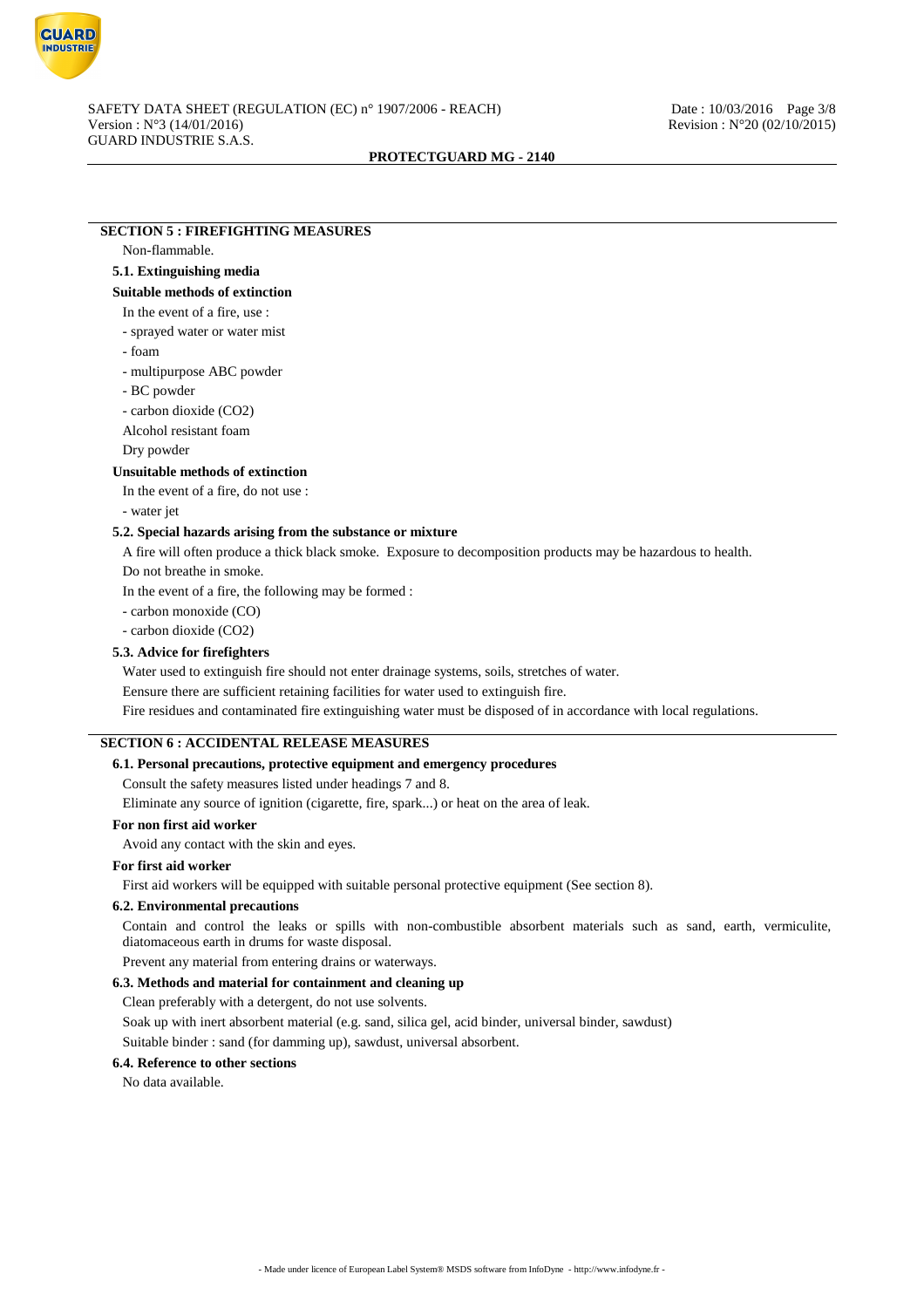

## **SECTION 7 : HANDLING AND STORAGE**

Requirements relating to storage premises apply to all facilities where the mixture is handled.

# **7.1. Precautions for safe handling**

#### Always wash hands after handling.

Remove and wash contaminated clothing before re-using.

Ensure that there is adequate ventilation, especially in confined areas.

#### **Fire prevention :**

Handle in well-ventilated areas.

Prevent access by unauthorised personnel.

#### **Recommended equipment and procedures :**

For personal protection, see section 8.

Observe precautions stated on label and also industrial safety regulations.

Where the personnel must carry out work in a booth, whether for spraying or otherwise, the ventilation may be inadequate to control particles and solvent vapors in every case.

It is therefore recommended that personnel wear masks with a compressed air supply during spraying operations until the concentration of particles and solvent vapors has fallen below the exposure limits.

Packages which have been opened must be reclosed carefully and stored in an upright position.

#### **Prohibited equipment and procedures :**

No smoking, eating or drinking in areas where the mixture is used.

## **7.2. Conditions for safe storage, including any incompatibilities**

Store at ambient temperature.

Avoid contact with water.

#### **Storage**

Keep out of reach of children.

Keep the container tightly closed in a dry, well-ventilated place.

The floor must be impermeable and form a collecting basin so that, in the event of an accidental spillage, the liquid cannot spread beyond this area.

## **Packaging**

Always keep in packaging made of an identical material to the original.

## **7.3. Specific end use(s)**

No data available.

# **SECTION 8 : EXPOSURE CONTROLS/PERSONAL PROTECTION**

## **8.1. Control parameters**

Good ventilation requested. In case of exceeding the maximum exposure values, respiratory devices must be used.

#### **8.2. Exposure controls**

#### **Personal protection measures, such as personal protective equipment**

Pictogram(s) indicating the obligation of wearing personal protective equipment (PPE) :



Use personal protective equipment that is clean and has been properly maintained.

Store personal protective equipment in a clean place, away from the work area.

Never eat, drink or smoke during use. Remove and wash contaminated clothing before re-using. Ensure that there is adequate ventilation, especially in confined areas.

#### **- Eye / face protection**

Avoid contact with eyes.

Use eye protectors designed to protect against liquid splashes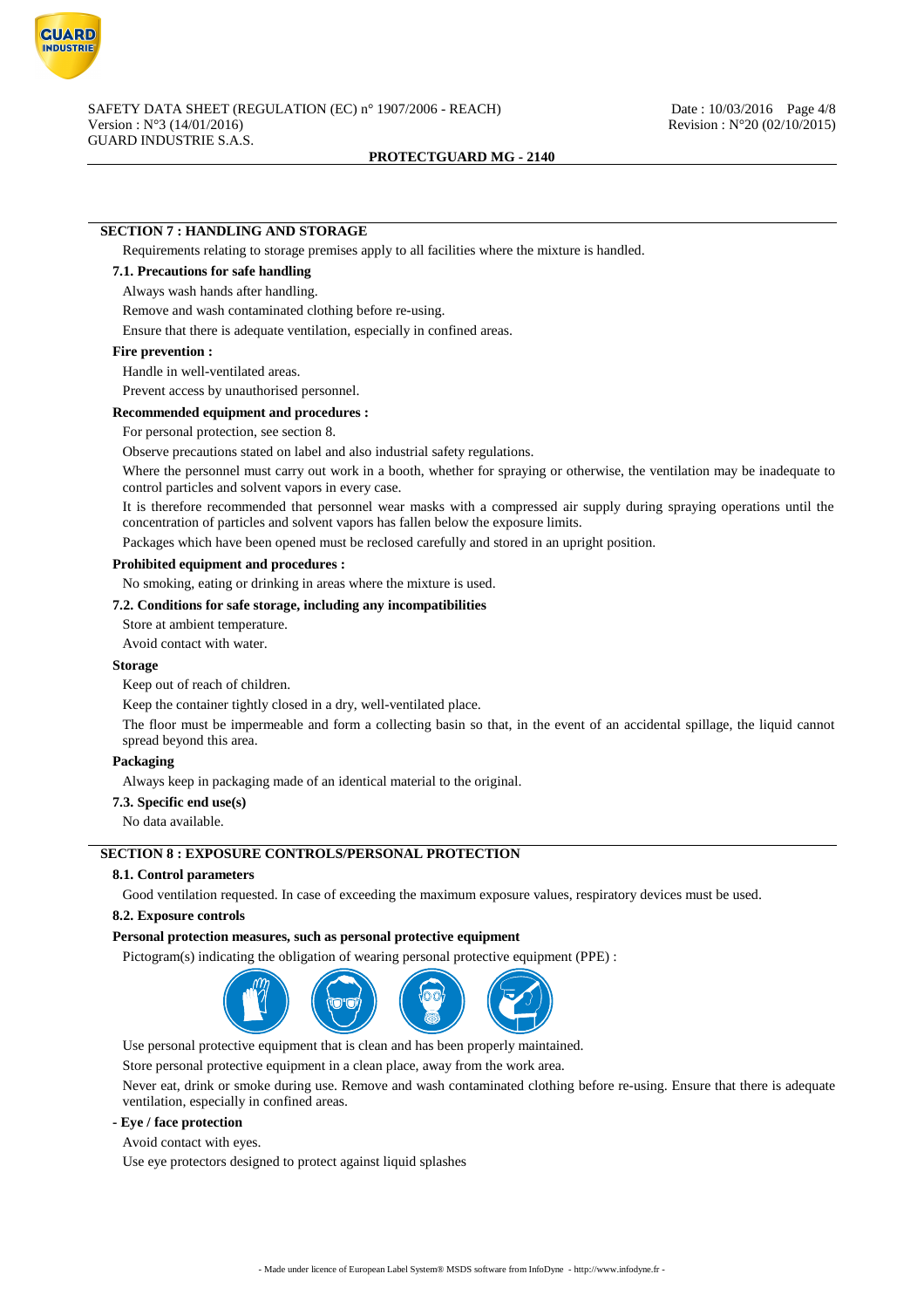

Before handling, wear safety goggles in accordance with standard EN166.

## **- Hand protection**

Wear suitable protective gloves in the event of prolonged or repeated skin contact.

Use suitable protective gloves that are resistant to chemical agents in accordance with standard EN374.

Gloves must be selected according to the application and duration of use at the workstation.

Protective gloves need to be selected according to their suitability for the workstation in question : other chemical products that may be handled, necessary physical protections (cutting, pricking, heat protection), level of dexterity required.

Type of gloves recommended :

- Nitrile rubber (butadiene-acrylonitrile copolymer rubber (NBR))

- PVA (Polyvinyl alcohol)

Recommended properties :

- Impervious gloves in accordance with standard EN374

## **- Body protection**

Avoid skin contact.

Wear suitable protective clothing.

Work clothing worn by personnel shall be laundered regularly.

After contact with the product, all parts of the body that have been soiled must be washed.

## **- Respiratory protection**

## Type of FFP mask :

Wear a disposable half-mask aerosol filter in accordance with standard EN149.

Category :

- FFP1

In case of dusts/vapours/aerosols being formed or if th elimit values like TLV are exeeded : use respiratory equipment with suitable filter (filter type ABEK) or wear a self contained respiratory appartus.

Respiratory protecion is required and must be in compliance with the regulations. Devices to be envisaged are : Half mask with filtering element, device with A-type filter.The norms of the European Normalization Comitee EN 136, 140 and 405 give the recommendations about respiraory masksans the norms EN 143 and 149 about filters. N/A

# **SECTION 9 : PHYSICAL AND CHEMICAL PROPERTIES**

## **9.1. Information on basic physical and chemical properties**

| <b>General information:</b>                            |                                        |
|--------------------------------------------------------|----------------------------------------|
| Physical state:                                        | Fluid liquid.                          |
| Important health, safety and environmental information |                                        |
| $pH$ :                                                 | Not relevant.                          |
| Boiling point/boiling range:                           | Not specified.                         |
| Flash Point Interval:                                  | $60^{\circ}$ C < PE <= 93 $^{\circ}$ C |
| Vapour pressure $(50^{\circ}C)$ :                      | Not relevant.                          |
| Density:                                               | < 1                                    |
| Water solubility:                                      | Insoluble.                             |
| Viscosity:                                             | $v < 7$ mm2/s (40 $^{\circ}$ C)        |
| Melting point/melting range:                           | Not specified.                         |
| Self-ignition temperature :                            | Not specified.                         |
| Decomposition point/decomposition range :              | Not specified.                         |
| 9.2. Other information                                 |                                        |
|                                                        |                                        |

No data available.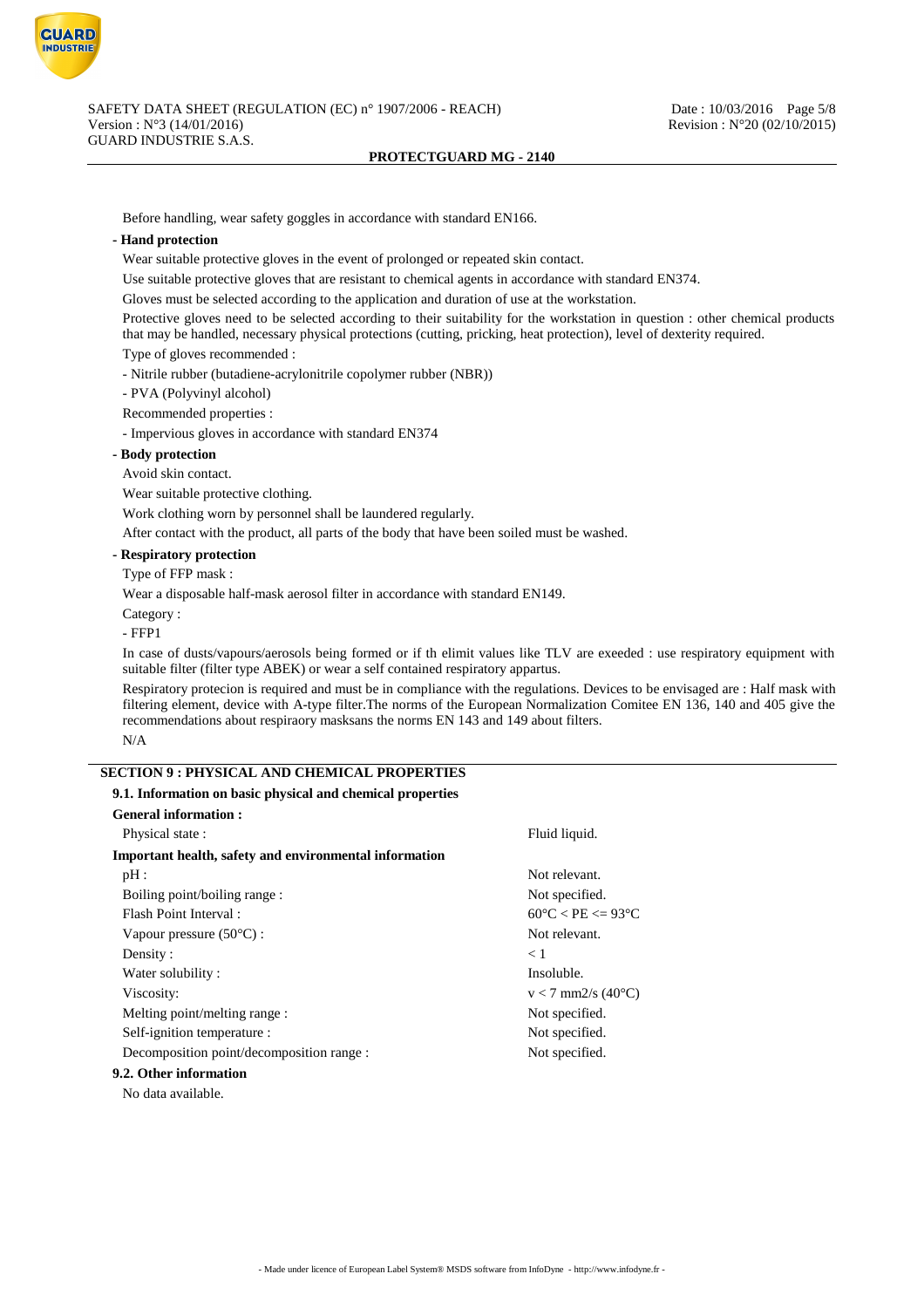

# **SECTION 10 : STABILITY AND REACTIVITY**

#### **10.1. Reactivity**

#### No data available.

#### **10.2. Chemical stability**

This mixture is stable under the recommended handling and storage conditions in section 7.

#### **10.3. Possibility of hazardous reactions**

When exposed to high temperatures, the mixture can release hazardous decomposition products, such as carbon monoxide and dioxide, fumes and nitrogen oxide.

## **10.4. Conditions to avoid**

#### **10.5. Incompatible materials**

Keep away from :

- water

Reaction with water produces ethanol.

#### **10.6. Hazardous decomposition products**

The thermal decomposition may release/form :

- carbon monoxide (CO)

- carbon dioxide (CO2)

## **SECTION 11 : TOXICOLOGICAL INFORMATION**

## **11.1. Information on toxicological effects**

Exposure to vapours from solvents in the mixture in excess of the stated occupational exposure limit may result in adverse health effects such as mucous membrane and respiratory system irritation and adverse effects on kidney, liver and central nervous system.

Symptoms produced will include headaches, numbness, dizziness, fatigue, muscular asthenia and, in extreme cases, loss of consciousness.

May cause irreversible damage to the skin; namely inflammation of the skin or the formation of erythema and eschar or oedema following exposure up to four hours.

Repeated or prolonged contact with the mixture may cause removal of natural oil from the skin resulting in non-allergic contact dermatitis and absorption through the skin.

Splashes in the eyes may cause irritation and reversible damage

People with allergies and workers having respiratory affections must not be in contact with the mixture.

## **11.1.1. Substances**

#### **Acute toxicity :**

| TRIETHOXYISOBUTYLSILANE (CAS: 17980-47-1) |                                        |
|-------------------------------------------|----------------------------------------|
| Oral route :                              | $LD50 > 5000$ mg/kg                    |
|                                           | Species : Rat (recommended by the CLP) |
| Dermal route:                             | $2,000 <$ LD50 $\leq$ 5000 mg/kg       |
|                                           | Species : Rat (recommended by the CLP) |
| Inhalation route $(n/a)$ :                | $LC50 = 5.88$ mg/l                     |
|                                           | Species : Rat (recommended by the CLP) |

## **11.1.2. Mixture**

## **Other information**

Inhalation causes drowsiness and dizziness.

repeated exposition with skin can cause its dryness and chap.

In case of ingestion, pulmonary complications are possible.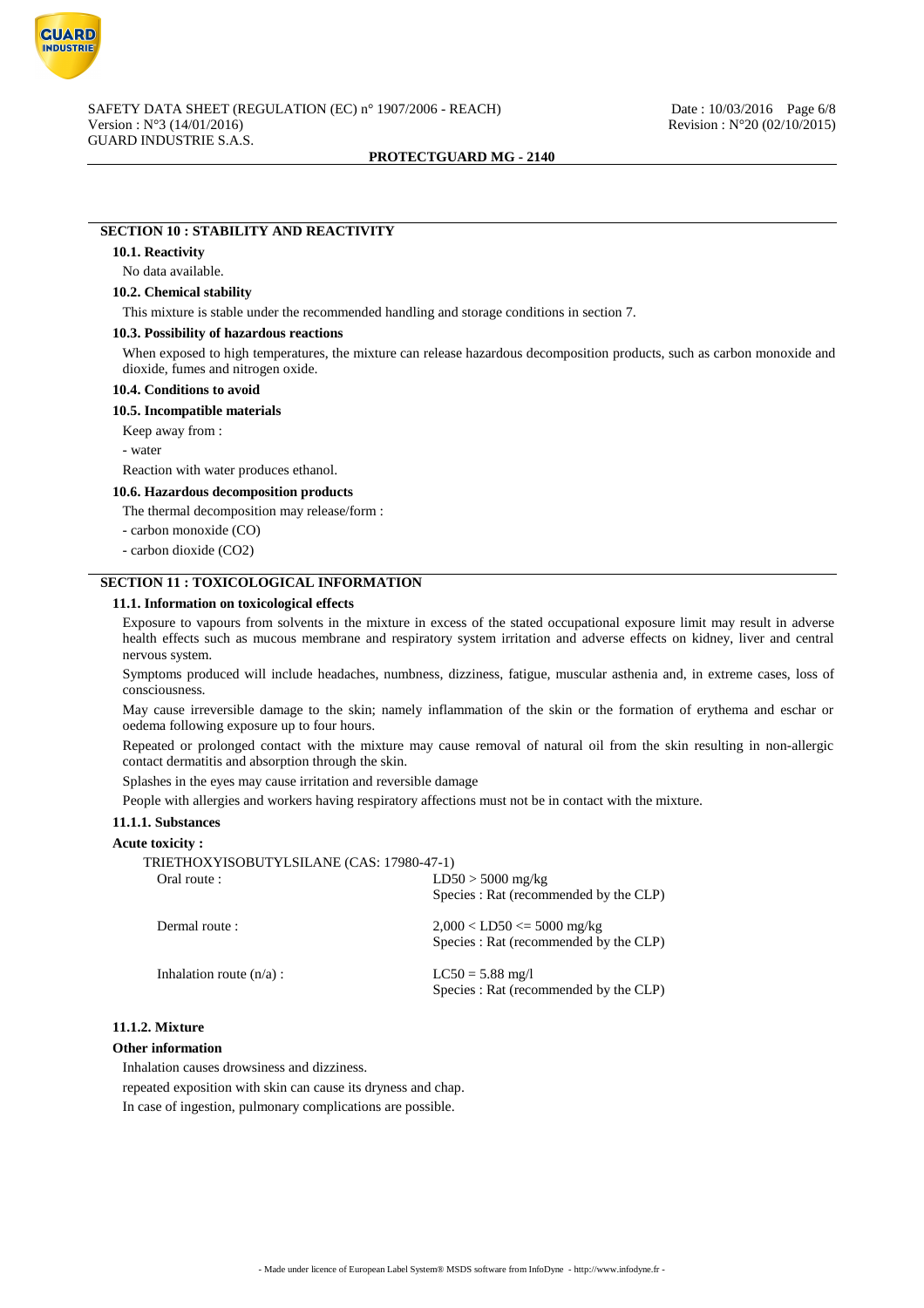

## **SECTION 12 : ECOLOGICAL INFORMATION**

## **12.1. Toxicity**

# **12.1.1. Substances**

TRIETHOXYISOBUTYLSILANE (CAS: 17980-47-1) Fish toxicity :  $LC50 = 85 \text{ mg/l}$ 

Species : Oncorhynchus mykiss Duration of exposure : 96 h

#### **12.1.2. Mixtures**

No aquatic toxicity data available for the mixture.

## **12.2. Persistence and degradability**

#### **12.2.1. Substances**

TRIETHOXYISOBUTYLSILANE (CAS: 17980-47-1)

Biodegradability : no degradability data is available, the substance is considered as not degrading quickly.

## **12.3. Bioaccumulative potential**

No data available.

# **12.4. Mobility in soil**

No data available.

## **12.5. Results of PBT and vPvB assessment**

No data available.

**12.6. Other adverse effects**

No data available.

# **SECTION 13 : DISPOSAL CONSIDERATIONS**

Proper waste management of the mixture and/or its container must be determined in accordance with Directive 2008/98/EC.

#### **13.1. Waste treatment methods**

Do not pour into drains or waterways.

## **Waste :**

Waste management is carried out without endangering human health, without harming the environment and, in particular without risk to water, air, soil, plants or animals.

Recycle or dispose of waste in compliance with current legislation, preferably via a certified collector or company.

Do not contaminate the ground or water with waste, do not dispose of waste into the environment.

#### **Soiled packaging :**

Empty container completely. Keep label(s) on container.

Give to a certified disposal contractor.

## **SECTION 14 : TRANSPORT INFORMATION**

Exempt from transport classification and labelling.

Transport product in compliance with provisions of the ADR for road, RID for rail, IMDG for sea and ICAO/IATA for air transport (ADR 2015 - IMDG 2014 - ICAO/IATA 2015).

## **SECTION 15 : REGULATORY INFORMATION**

#### **15.1. Safety, health and environmental regulations/legislation specific for the substance or mixture**

#### **- Classification and labelling information included in section 2:**

The following regulations have been used:

- EU Regulation No. 1272/2008 amended by EU Regulation No. 487/2013.